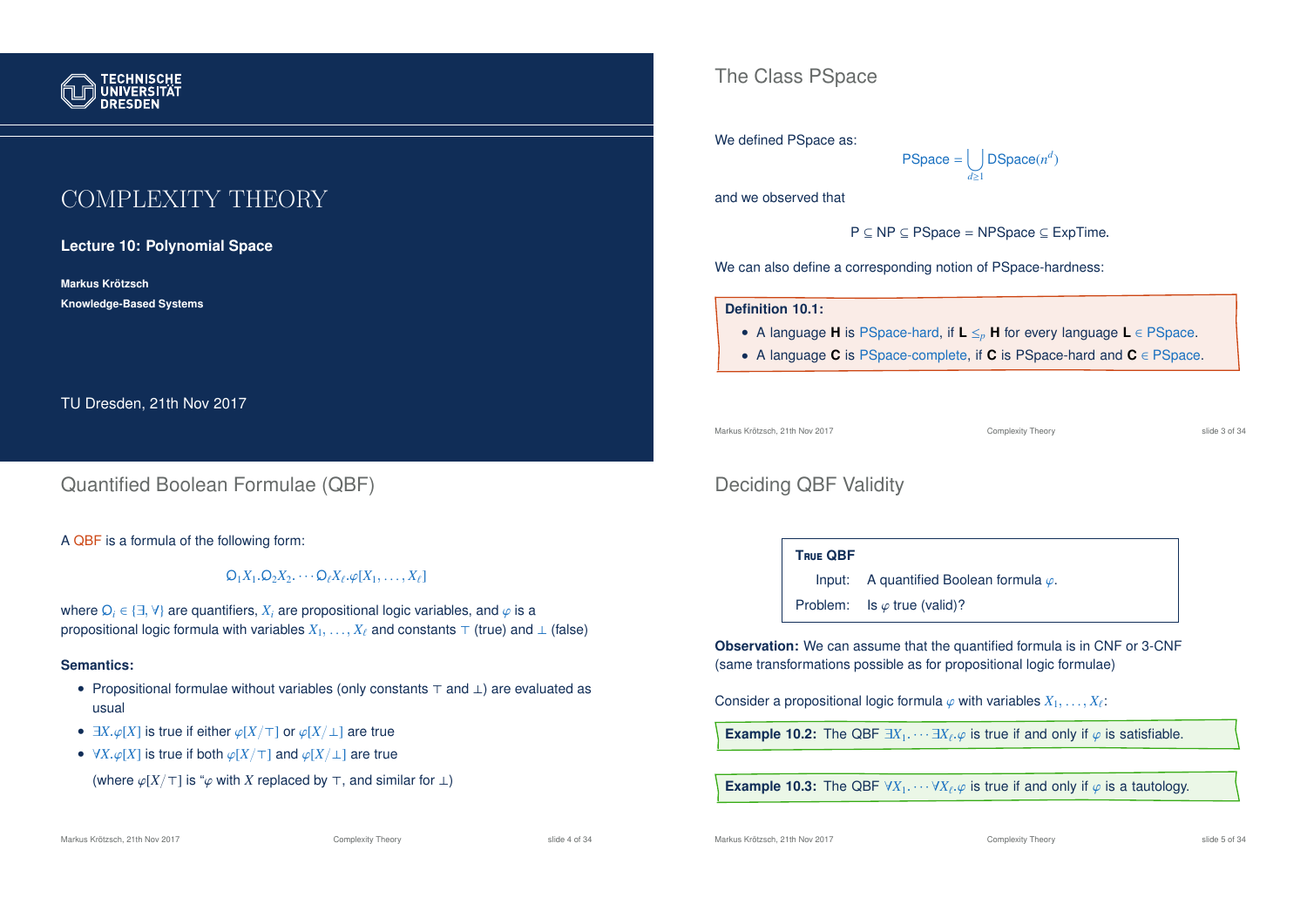### The Power of QBF

# **Theorem 10.4: T**rue **QBF** is PSpace-complete.

#### **Proof:**

- (1) **T**rue **QBF** ∈ PSpace: Give an algorithm that runs in polynomial space.
- (2) **T**rue **QBF** is PSpace-hard: Proof by reduction from the word problem for polynomially space-bounded TMs.

 $\Box$ 

Markus Krötzsch, 21th Nov 2017 **Complexity Theory** Complexity Theory slide 6 of 34

### PSpace-Hardness of **T**rue **QBF**

#### Express TM computation in logic, similar to Cook-Levin

#### Given:

- a polynomial *p*
- a *p*-space bounded 1-tape NTM  $M = (Q, \Sigma, \Gamma, \delta, q_0, q_{\text{accept}})$
- a word *w*

#### Intended reduction

Define a QBF  $\varphi_{p,M,w}$  such that  $\varphi_{p,M,w}$  is true if and only if M accepts *w* in space  $p(|w|)$ .

#### **Note**

We show the reduction for NTMs, which is more than needed, but makes little difference in logic and allows us to reuse our previous formulae from Cook-Levin

Markus Krötzsch, 21th Nov 2017 **Complexity Theory** Complexity Theory slide 8 of 34

Markus Krötzsch, 21th Nov 2017 **Complexity Theory** Complexity Theory slide 9 of 34

# Solving **T**rue **QBF** in PSpace 01 TRUEQBF $(\varphi)$  { 02 if  $\varphi$  has no quantifiers : 03 return "evaluation of  $\varphi$ " 04 else if  $\varphi = \exists X.\psi$  :<br>05 return (**TRUEOBF**) 05 return (TRUEQBF( $\psi[X/\top]$ ) OR TRUEQBF( $\psi[X/\bot]$ ))<br>06 else if  $\varphi = \forall X.\psi$ : 06 else if  $\varphi = \forall X.\psi$  :<br>07 return (**TRUEOBF**) return (TRUEQBF( $\psi[X/\top]$ ) AND TRUEQBF( $\psi[X/\bot]$ )) 08 } • Evaluation in line 03 can be done in polynomial space • Recursions in lines 05 and 07 can be executed one after the other, reusing space • Maximum depth of recursion = number of variables (linear) • Store one variable assignment per recursive call  $\rightarrow$  polynomial space algorithm Markus Krötzsch, 21th Nov 2017 **Complexity Theory** Complexity Theory slide 7 of 34

### Review: Encoding Configurations

Use propositional variables for describing configurations:

- *Q*<sub>*a*</sub> for each *q* ∈ *Q* means "*M* is in state *q* ∈ *Q*"
- *P<sub>i</sub>* for each  $0 \le i < p(n)$  means "the head is at Position *i*"

 $S_{a,i}$  for each  $a \in \Gamma$  and  $0 \leq i < p(n)$  means "tape cell *i* contains Symbol  $a$ "

Represent configuration  $(q, p, a_0 \ldots a_{p(n)})$ by assigning truth values to variables from the set

### *C* := { $Q_q$ ,  $P_i$ ,  $S_{a,i} | q \in Q$ ,  $a \in \Gamma$ ,  $0 \le i < p(n)$ }

using the truth assignment  $\beta$  defined as

$$
\beta(Q_s) := \begin{cases} 1 & s = q \\ 0 & s \neq q \end{cases} \qquad \qquad \beta(P_i) := \begin{cases} 1 & i = p \\ 0 & i \neq p \end{cases} \qquad \qquad \beta(S_{a,i}) := \begin{cases} 1 & a = a_i \\ 0 & a \neq a_i \end{cases}
$$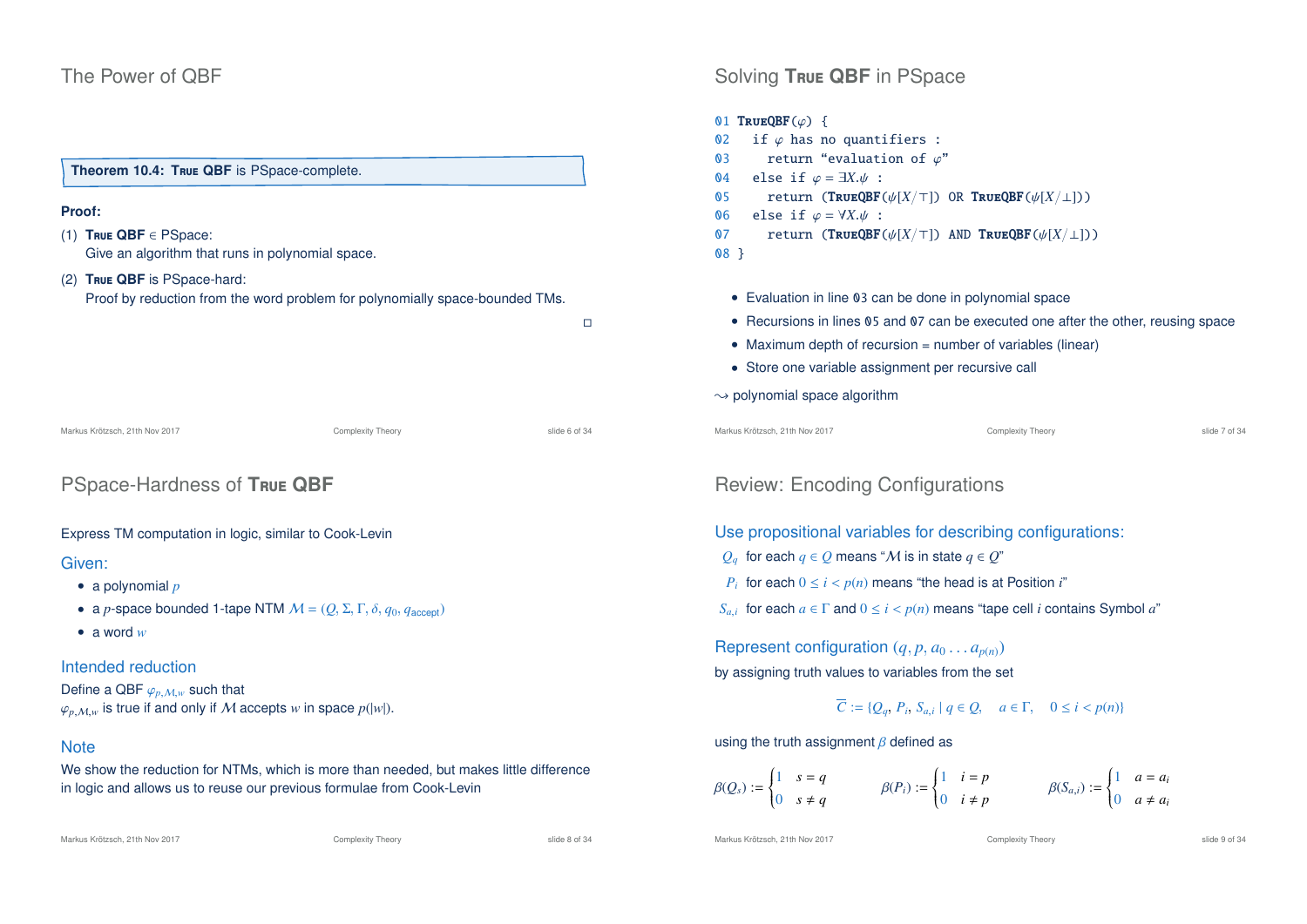### We define a formula Conf $(\overline{C})$  for a set of configuration variables

 $C = \{Q_q, P_i, S_{a,i} \mid q \in Q, \quad a \in \Gamma, \quad 0 \le i \le p(n)\}$ 

as follows:

Conf(
$$
\overline{C}
$$
): = "the assignment is a valid configuration":

\n√(Q<sub>q</sub> ∧ ∧ ¬Q<sub>q'</sub>)

\n"TM in exactly one state  $q \in Q$ "

\n∧ √(P<sub>p</sub> ∧ ∧ ¬P<sub>p'</sub>)

\n"head in exactly one position  $p < p(n)$ "

\n∧ √(S<sub>a,i</sub> ∧ ∧ ¬S<sub>b,i</sub>)

\n"exactly one  $a \in \Gamma$  in each cell"

\n"exactly one  $a \in \Gamma$  in each cell"

Markus Krötzsch, 21th Nov 2017 Complexity Theory slide 10 of 34

### Review: Transitions Between Configurations

### Consider the following formula Next( $\overline{C}, \overline{C}'$ ) defined as

$$
\text{Conf}(\overline{C}) \land \text{Conf}(\overline{C}') \land \text{NoChange}(\overline{C}, \overline{C}') \land \text{Change}(\overline{C}, \overline{C}').
$$

NoChange := 
$$
\bigvee_{0 \le p < p(n)} (P_p \land \bigwedge_{i \ne p, a \in \Gamma} (S_{a,i} \rightarrow S'_{a,i}))
$$
  
\nChange :=  $\bigvee_{0 \le p < p(n)} (P_p \land \bigvee_{q \in \Gamma} (Q_q \land S_{a,p} \land \bigvee_{(q',b,D) \in \delta(q,a)} (Q'_{q'} \land S'_{b,p} \land P'_{D(p)})))$ 

where  $D(p)$  is the position reached by moving in direction  $D$  from  $p$ .

```
Lemma 10.6: For any assignment \beta defined on \overline{C} \cup \overline{C}':
β satisfies Next(\overline{C}, \overline{C}') if and only if conf(\overline{C}, \beta) \vdash_M conf(\overline{C}', \beta)
```
Markus Krötzsch, 21th Nov 2017 **Complexity Theory** Complexity Theory slide 12 of 34

Review: Validating Configurations

#### For an assignment β defined on variables in *C* define

$$
conf(\overline{C}, \beta) := \begin{cases} \beta(Q_q) = 1, \\ (q, p, w_0 \dots w_{p(n)}) \mid \beta(P_p) = 1, \\ \beta(S_{w_i, i}) = 1 \text{ for all } 0 \le i < p(n) \end{cases}
$$

Note: β may be defined on other variables besides those in *C*.

**Lemma 10.5:** If  $\beta$  satisfies Conf( $\overline{C}$ ) then  $|conf(\overline{C}, \beta)| = 1$ . We can therefore write  $\text{conf}(\overline{C}, \beta) = (q, p, w)$  to simplify notation.

Observations:

- conf $(\overline{C}, \beta)$  is a potential configuration of M, but it may not be reachable from the start configuration of M on input *w*.
- Conversely, every configuration  $(q, p, w_1 ... w_{p(n)})$  induces a satisfying assignment  $\beta$ or which conf $(\overline{C}, \beta) = (q, p, w_1 \dots w_{p(n)})$ .

Markus Krötzsch, 21th Nov 2017 Complexity Theory slide 11 of 34

 $\overline{1}$  $\left\{ \right.$  $\int$ 

### Review: Start and End

### Defined so far:

- Conf $(\overline{C})$ :  $\overline{C}$  describes a potential configuration
- Next( $\overline{C}$ ,  $\overline{C}'$ ): conf( $\overline{C}$ ,  $\beta$ )  $\vdash_{\mathcal{M}}$  conf( $\overline{C}'$ ,  $\beta$ )

Start configuration: Let  $w = w_0 \cdots w_{n-1} \in \Sigma^*$  be the input word

 $\textsf{Start}_{\mathcal{M},w}(\overline{C}) := \textsf{Conf}(\overline{C}) \land Q_{q_0} \land P_0 \land \bigwedge_{i=0}^{n-1} S_{w_i,i} \land \bigwedge_{i=n}^{p(n)-1} S_{\Box,i}$ 

Then an assignment *β* satisfies Start<sub>M, w</sub>( $\overline{C}$ ) if and only if  $\overline{C}$  represents the start configuration of M on input *w*.

Accepting stop configuration:

$$
\mathsf{Acc\text{-}Conf}(\overline{C}) := \mathsf{Conf}(\overline{C}) \land Q_{q_{\mathsf{accept}}}
$$

Then an assignment β satisfies Acc-Conf(*C*) if and only if *C* represents an accepting configuration of M.

Markus Krötzsch, 21th Nov 2017 **Complexity Theory** Complexity Theory slide 13 of 34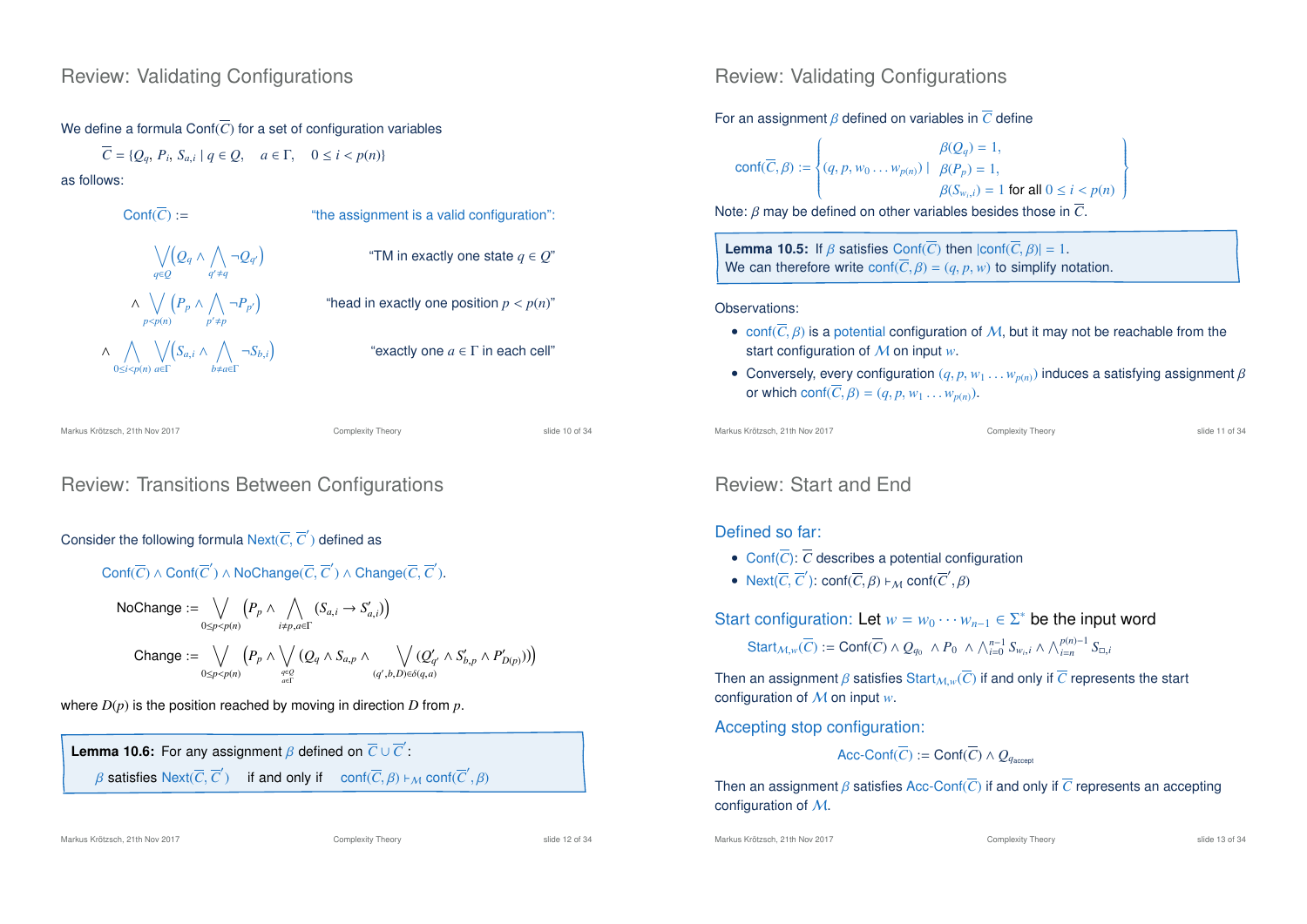### Simulating Polynomial Space Computations

For Cook-Levin, we used one set of configuration variables for every computating step: polynomially time  $\rightarrow$  polynomially many variables

Problem: For polynomial space, we have  $2^{O(p(n))}$  possible steps ...

#### **What would Savitch do?**

Define a formula CanYield<sub>i</sub>( $\overline{C}_1, \overline{C}_2$ ) to state that  $\overline{C}_2$  is reachable from  $\overline{C}_1$  in at most  $2^i$ steps:

 $CanYield_0(\overline{C}_1,\overline{C}_2) := (\overline{C}_1 = \overline{C}_2) \vee Next(\overline{C}_1,\overline{C}_2)$ CanYield<sub>*i*+1</sub>( $\overline{C}_1$ , $\overline{C}_2$ ) :=  $\exists \overline{C}$ .Conf( $\overline{C}$ )  $\wedge$  CanYield<sub>*i*</sub>( $\overline{C}_1$ ,  $\overline{C}$ )  $\wedge$  CanYield<sub>*i*</sub>( $\overline{C}$ ,  $\overline{C}_2$ )

But what is  $\overline{C}_1 = \overline{C}_2$  supposed to mean here? It is short for:

$$
\bigwedge_{q\in Q}Q_q^1 \leftrightarrow Q_q^2\land\bigwedge_{0\leq i
$$

Markus Krötzsch, 21th Nov 2017 Complexity Theory slide 14 of 34

### Did we do it?

Note: we used only existential quantifiers when defining  $\varphi_{p,M,w}$ :

 $CanYield_0(\overline{C}_1,\overline{C}_2) := (\overline{C}_1 = \overline{C}_2) \vee Next(\overline{C}_1,\overline{C}_2)$ CanYield<sub>*i*+1</sub>( $\overline{C}_1$ , $\overline{C}_2$ ) :=  $\exists \overline{C}$ .Conf( $\overline{C}$ )  $\land$  CanYield*i*( $\overline{C}_1$ ,  $\overline{C}$ )  $\land$  CanYield<sub>*i*</sub>( $\overline{C}$ ,  $\overline{C}_2$ )  $\varphi$ <sub>*p*,  $M,w$ </sub> := ∃ $\overline{C}_1$ .∃ $\overline{C}_2$ . Start $M,w(\overline{C}_1)$  ∧ Acc-Conf( $\overline{C}_2$ ) ∧ CanYield<sub>dp(n)</sub>( $\overline{C}_1, \overline{C}_2$ )

#### Now that's quite interesting . . .

- With only (non-negated) ∃ quantifiers, **T**rue **QBF** coincides with **S**at
- **S**at is in NP

• So we showed that the word problem for PSpace NTMs to be in NP

So we found that  $NP = PSpace!$ 

Strangely, most textbooks claim that this is not known to be true ... Are we up for the next Turing Award, or did we make a mistake?

Markus Krötzsch, 21th Nov 2017 **Complexity Theory** Complexity Theory slide 16 of 34

Putting Everything Together

We define the formula  $\varphi_{p,M,w}$  as follows:

$$
\varphi_{p,\mathcal{M},w} := \exists \overline{C}_1.\exists \overline{C}_2.\mathsf{Start}_{\mathcal{M},w}(\overline{C}_1) \land \mathsf{Acc\text{-}Conf}(\overline{C}_2) \land \mathsf{CanYield}_{dp(n)}(\overline{C}_1,\overline{C}_2)
$$

where we select  $d$  to be the least number such that  $\mathcal M$  has less than  $2^{dp(n)}$  configurations in space  $p(n)$ .

**Lemma 10.7:**  $\varphi$ <sub>*p*</sub>  $\mathcal{M}_w$  is satisfiable if and only if M accepts *w* in space  $p(|w|)$ .

Markus Krötzsch, 21th Nov 2017 **Complexity Theory** Complexity Theory **Complexity Theory** slide 15 of 34

### Size

#### How big is  $\varphi$ <sub>*p*</sub>  $M_w$ ?

 $CanYield_0(\overline{C}_1, \overline{C}_2) := (\overline{C}_1 = \overline{C}_2) \vee Next(\overline{C}_1, \overline{C}_2)$ CanYield<sub>*i*+1</sub>( $\overline{C}_1$ , $\overline{C}_2$ ) :=  $\exists \overline{C}$ .Conf( $\overline{C}$ )  $\wedge$  CanYield<sub>*i*</sub>( $\overline{C}_1$ ,  $\overline{C}$ )  $\wedge$  CanYield<sub>*i*</sub>( $\overline{C}$ ,  $\overline{C}_2$ )  $\varphi$ <sub>*p*, *M*,*w*</sub> := ∃*C*<sub>1</sub>.∃*C*<sub>2</sub>.Start<sub>*M*,*w*</sub>(*C*<sub>1</sub>) ∧ Acc-Conf(*C*<sub>2</sub>) ∧ CanYield<sub>dp(n</sub>)(*C*<sub>1</sub>, *C*<sub>2</sub>)

Size of CanYield<sub>*i*+1</sub> is more than twice the size of CanYield<sub>i</sub>  $\rightsquigarrow$  Size of  $\varphi_{p,M,w}$  is in  $2^{O(p(n))}$ . Oops.

A correct reduction: We redefine CanYield by setting

 $CanYield_{i+1}(\overline{C}_1, \overline{C}_2) :=$ ∃*C*.Conf(*C*) ∧  $\forall \overline{Z}_1.\forall \overline{Z}_2. (((\overline{Z}_1 = \overline{C}_1 \land \overline{Z}_2 = \overline{C}) \lor (\overline{Z}_1 = \overline{C} \land \overline{Z}_2 = \overline{C}_2)) \rightarrow \text{CanYield}_i(\overline{Z}_1, \overline{Z}_2))$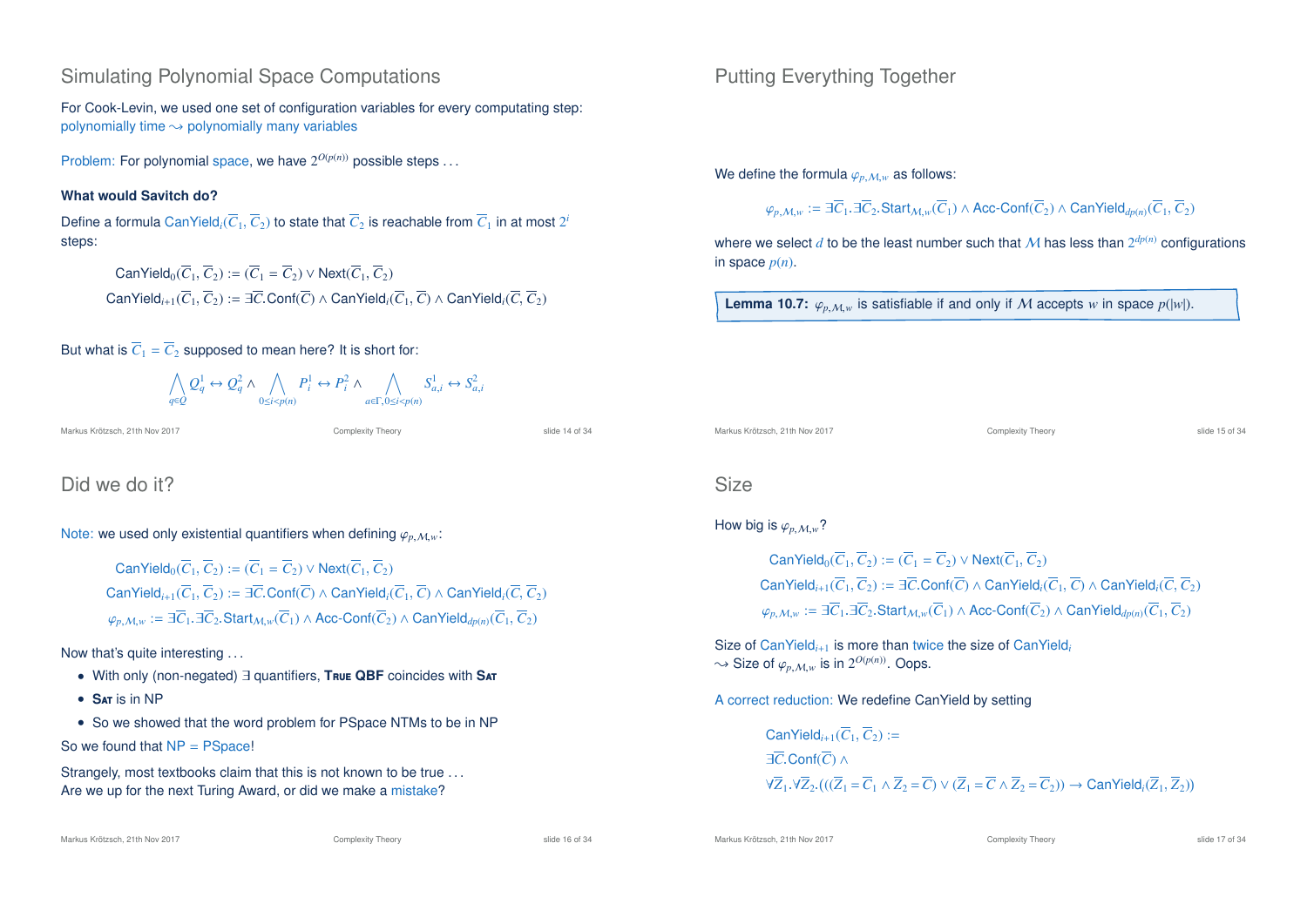#### Let's analyse the size more carefully this time:

 $CanYield_{i+1}(\overline{C}_1,\overline{C}_2) :=$ ∃*C*.Conf(*C*) ∧  $\forall \overline{Z}_1.\forall \overline{Z}_2. (((\overline{Z}_1 = \overline{C}_1 \land \overline{Z}_2 = \overline{C}) \lor (\overline{Z}_1 = \overline{C} \land \overline{Z}_2 = \overline{C}_2)) \rightarrow \text{CanYield}_i(\overline{Z}_1, \overline{Z}_2))$ 

- CanYield<sub>*i*+1</sub>( $\overline{C}_1$ ,  $\overline{C}_2$ ) extends CanYield<sub>*i*</sub>( $\overline{C}_1$ ,  $\overline{C}_2$ ) by parts that are linear in the size of configurations  $\rightsquigarrow$  growth in  $O(p(n))$
- Maximum index *i* used in  $\varphi_{n,M,w}$  is  $dp(n)$ , that is in  $O(p(n))$
- Therefore:  $\varphi_{p,M,w}$  has size  $O(p^2(n))$  and thus can be computed in polynomial time

#### Exercise:

Why can we just use *dp*(*n*) in the reduction? Don't we have to compute it somehow? Maybe even in polynomial time?

```
Markus Krötzsch, 21th Nov 2017 Complexity Theory slide 18 of 34
```
### A More Common Logical Problem in PSpace

Recall standard first-order logic:

- Instead of propositional variables, we have atoms (predicates with constants and variables)
- Instead of propositional evaluations we have first-order structures (or interpretations)
- First-order quantifiers can be used on variables
- Sentences are formulae where all variables are quantified
- A sentence can be satisfied or not by a given first-order structure

#### **FOL M**odel **C**hecking

Input: A first-order sentence  $\varphi$  and a finite first-order structure T.

Problem: Is  $\varphi$  satisfied by  $\mathcal{I}$ ?

### The Power of QBF

**Theorem 10.4: T**rue **QBF** is PSpace-complete.

#### **Proof:**

- (1) **T**rue **QBF** ∈ PSpace: Give an algorithm that runs in polynomial space.
- (2) **T**rue **QBF** is PSpace-hard: Proof by reduction from the word problem for polynomially space-bounded TMs.

Markus Krötzsch, 21th Nov 2017 **Complexity Theory** Complexity Theory **Complexity Theory** slide 19 of 34

 $\Box$ 

### First-Order Logic is PSpace-complete

**Theorem 10.8: FOL Model CHECKING IS PSpace-complete.** 

#### **Proof:**

- (1) **FOL M**odel **C**hecking ∈ PSpace: Give algorithm that runs in polynomial space.
- (2) **FOL M**odel **C**hecking is PSpace-hard: Proof by reduction **T**rue **QBF** ≤*<sup>p</sup>* **FOL M**odel **C**hecking.

 $\Box$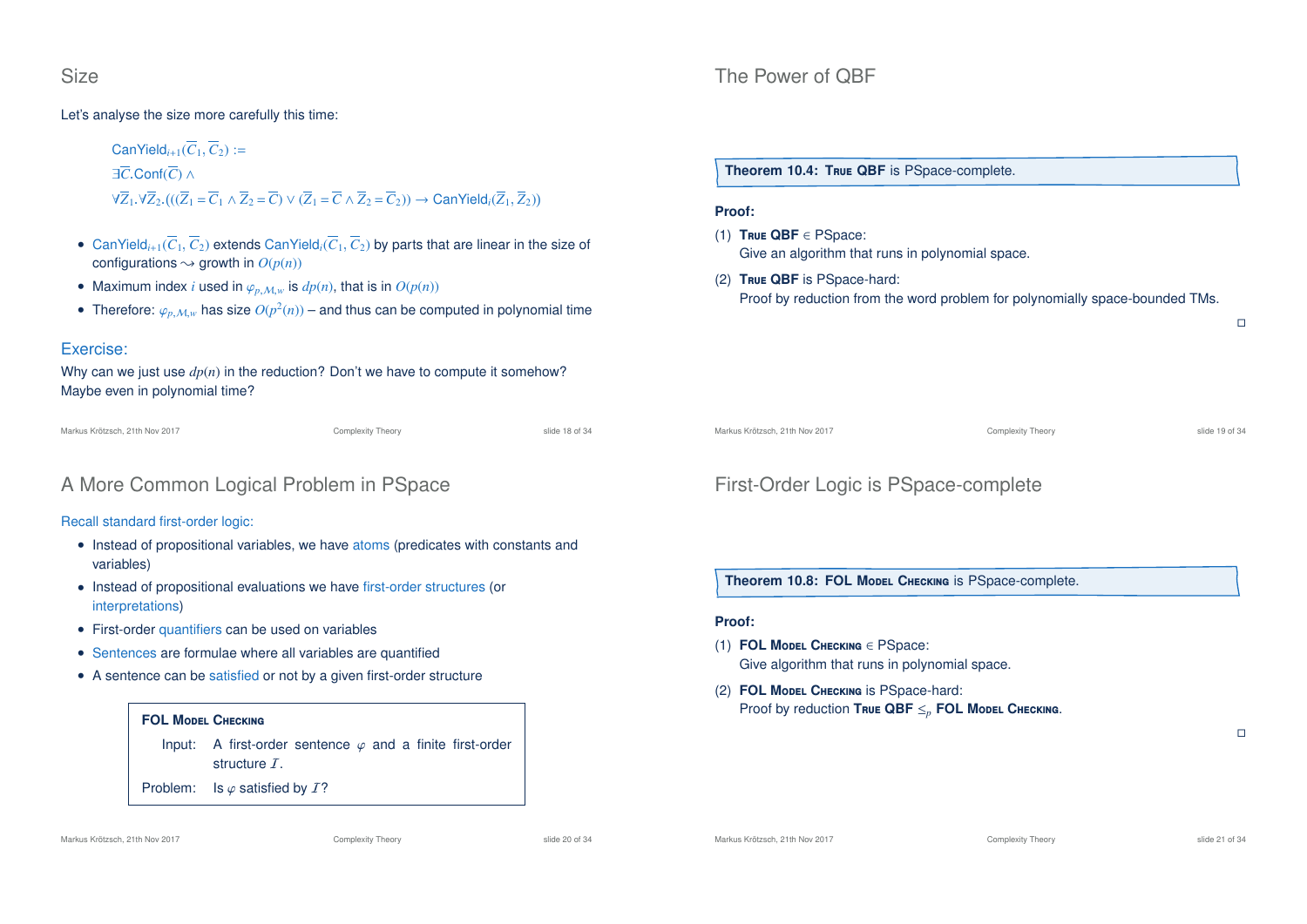### Checking FOL Models in Polynomial Space (Sketch)

### 01 EVAL $(\varphi, I)$  {<br>02 switch  $(\varphi)$ switch  $(\varphi)$  : 03 case  $p(c_1, ..., c_n)$  : return  $\langle c_1, ..., c_n \rangle \in p^1$ 04 case  $\neg \psi$  : return NOT Eval( $\psi$ , I)<br>05 case  $\psi_1 \wedge \psi_2$  : return Eval( $\psi_1$ , I) 05 case  $\psi_1 \wedge \psi_2$ : return Eval( $\psi_1$ , *I*) AND Eval( $\psi_2$ , *I*) 06 case  $\exists x. \psi$ : 06 case  $\exists x.\psi$  :<br>07 for  $c \in \Lambda^2$ 07 for  $c \in \Delta^1$  : 08 if Eval( $\psi[x \mapsto c]$ , *I*) : return TRUE<br>09 // eventually, if no success: // eventually, if no success: 10 return FALSE 11 }

- We can assume  $\varphi$  only uses  $\neg$ ,  $\wedge$  and  $\exists$  (easy to get)
- We use  $\Delta^I$  to denote the (finite!) domain of  $I$
- We allow domain elements to be used like constants in the formula

| Markus Krötzsch, 21th Nov 2017                                                                     | Complexity Theory | slide 22 of 34 | Markus Krötzsch, 21th Nov 2017                                                                                          | Complexity Theory                                                       | slide 23 of 34 |
|----------------------------------------------------------------------------------------------------|-------------------|----------------|-------------------------------------------------------------------------------------------------------------------------|-------------------------------------------------------------------------|----------------|
| First-Order Logic is PSpace-complete                                                               |                   |                | <b>FOL MODEL CHECKING: Practical Significance</b>                                                                       |                                                                         |                |
|                                                                                                    |                   |                | Why is <b>FOL Model CHECKING</b> a relevant problem?                                                                    |                                                                         |                |
| Theorem 10.8: FOL Model CHECKING is PSpace-complete.                                               |                   |                | Correspondence with database query answering:<br>• Finite first-order interpretation $=$ database                       |                                                                         |                |
| <b>Proof:</b>                                                                                      |                   |                | • First-order logic formula $=$ database query                                                                          |                                                                         |                |
| (1) FOL MODEL CHECKING $\in$ PSpace:<br>Give algorithm that runs in polynomial space.              |                   |                |                                                                                                                         | • Satisfying assignments (for non-sentences) = query results            |                |
| (2) FOL MODEL CHECKING IS PSpace-hard:<br>Proof by reduction True QBF $\leq_p$ FOL Model Checking. |                   | $\Box$         | Known correspondence:<br>As a query language, FOL has the same expressive power as<br>(basic) SQL (relational algebra). |                                                                         |                |
|                                                                                                    |                   |                | complete.                                                                                                               | Corollary 10.10: Answering SQL queries over a given database is PSpace- |                |

**Hardness of FOL Model CHECKING** 

Given: a QBF  $\varphi = \mathsf{O}_1X_1 \cdots \mathsf{O}_{\ell}X_{\ell} \psi$ 

• Interpretation domain  $\Delta^2 := \{0, 1\}$ 

• Single predicate symbol true with interpretation true<sup> $I = \{\langle 1 \rangle\}$ </sup>

**Lemma 10.9:**  $\langle I, \varphi' \rangle \in$  **FOL Model Checking if and only if**  $\varphi \in$  **True QBF.** 

• FOL formula  $\varphi'$  is obtained by replacing variables in input QBF with corresponding

 $\mathsf{Q}_1 x_1 \cdots \mathsf{Q}_\ell x_\ell \cdot \psi[X_1 \mapsto \text{true}(x_1), \ldots, X_\ell \mapsto \text{true}(x_\ell)]$ 

FOL Model Checking Problem:

first-order expressions: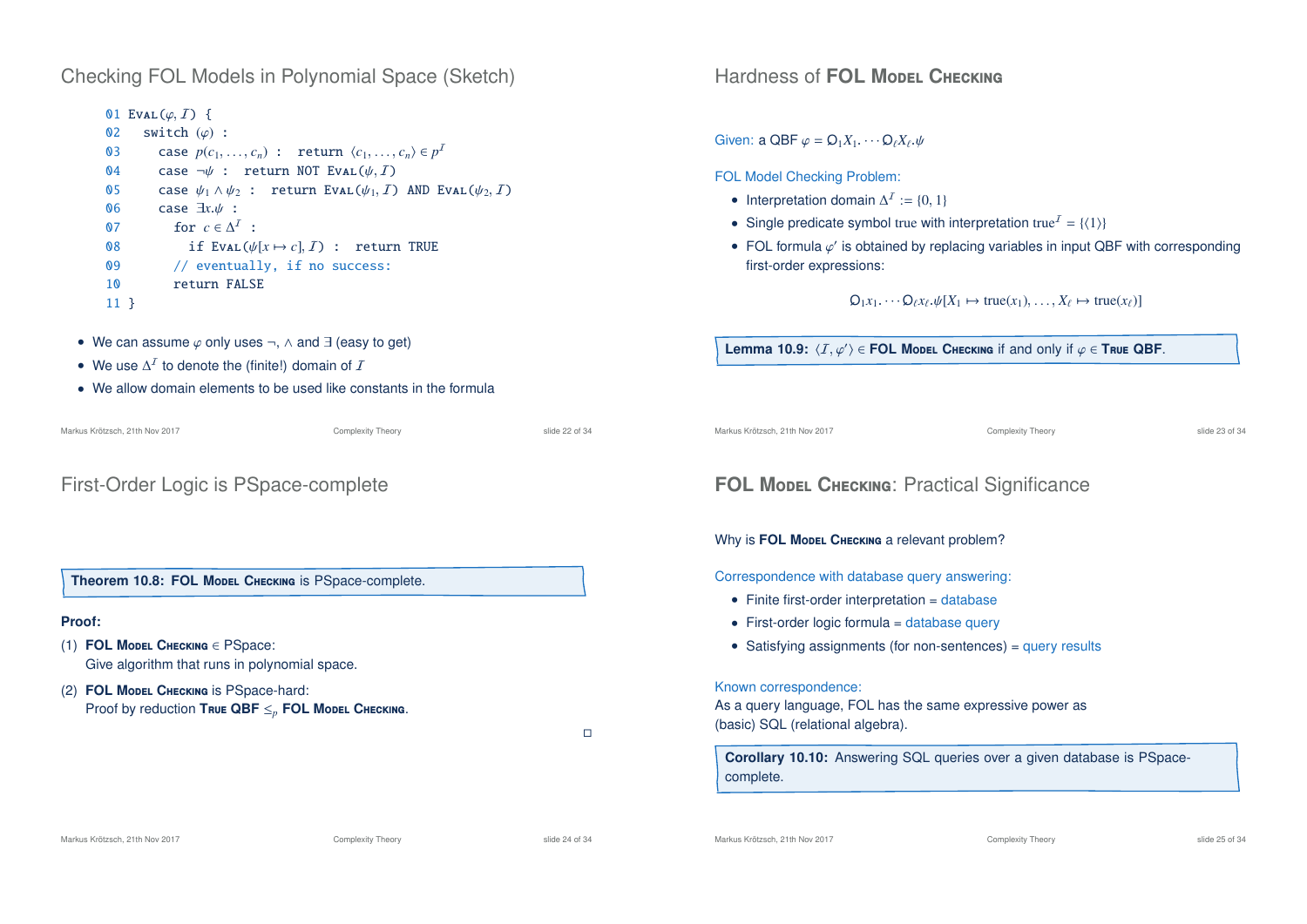

### Example: The Formula Game

#### A contrived game, to illustrate the idea:

- Given: a propositional logic formula  $\varphi$  with consecutively numbered variables  $X_1, \ldots X_\ell.$
- Two players take turns in selecting values for the next variable:
	- Player 1 sets  $X_1$  to true or false
	- $-$  Player 2 sets  $X_2$  to true or false
	- $-$  Player 1 sets  $X_3$  to true or false
	- $-$  . . .

#### until all variables are set.

• Player 1 wins if the assignment makes  $\varphi$  true. Otherwise, Player 2 wins.

# Deciding the Formula Game

#### **F**ormula **G**ame

Input: A formula  $\varphi$ .

Games as Computational Problems

Many single-player games relate to NP-complete problems:

Problem: Does Player 1 have a winning strategy on  $\varphi$ ?

**Theorem 10.11: F**ormula **G**ame is PSpace-complete.

#### **Proof sketch: F**ormula **G**ame is essentially the same as **T**rue **QBF**.

Having a winning strategy means: there is a truth value for  $X_1$ , such that, for all truth values of  $X_2$ , there is a truth value of  $X_3, \ldots$  such that  $\varphi$  becomes true.

If we have a QBF where quantifiers do not alternate, we can add dummy quantifiers and variables that do not change the semantics to get the same alternating form as for the Formula Game.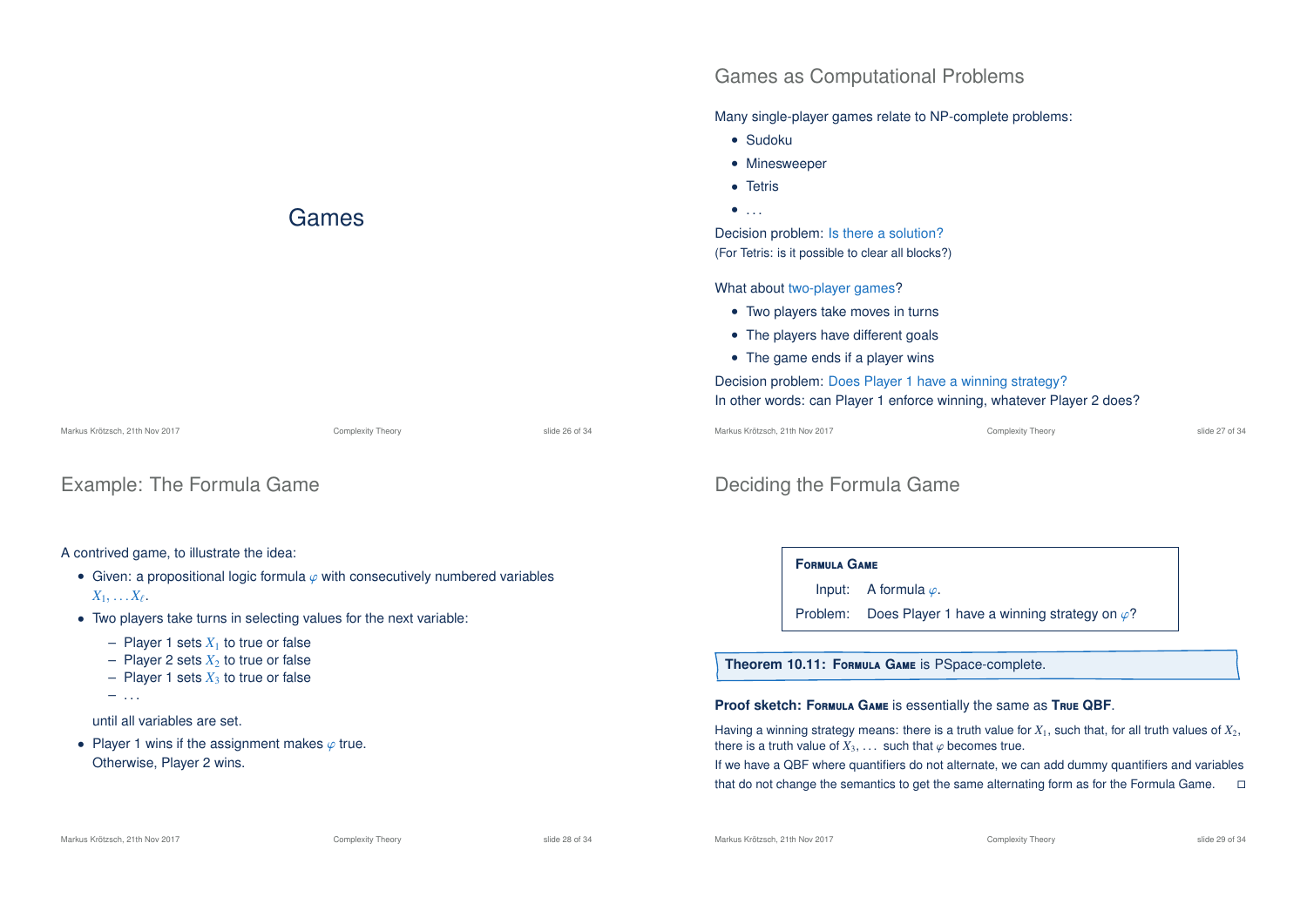### Example: The Geography Game

#### A children's game:

- Two players are taking turns naming cities.
- Each city must start with the last letter of the previous.
- Repetitions are not allowed.
- The first player who cannot name a new city looses.

#### A mathematicians' game:

- Two players are marking nodes on a directed graph.
- Each node must be a successor of the previous one.
- Repetitions are not allowed.
- The first player who cannot mark a new node looses.

# Decision problem **(G**eneralised**) G**eography:

| given a graph and start node, does Player 1 have a winning strategy? |  |
|----------------------------------------------------------------------|--|
|----------------------------------------------------------------------|--|

#### Markus Krötzsch, 21th Nov 2017 Complexity Theory slide 30 of 34

### **G**eography is PSpace-hard

#### Let  $\varphi$  with variables  $X_1, \ldots, X_\ell$  be an instance of **Formula GAME.** Without loss of generality, we assume:

- $\ell$  is odd (Player 1 gets the first and last turn)
- $\bullet$   $\varphi$  is in CNF

#### We now build a graph that encodes Formula GAME in terms of GEOGRAPHY

- The left-hand side of the graph is a chain of diamond structures that represent the choices that players have when assigning truth values
- The right-hand side of the graph encodes the structure of  $\varphi$ : Player 2 may choose a clause (trying to find one that is not true under the assignment); Player 1 may choose a literal (trying to find one that is true under the assignment).

(see board or [Sipser, Theorem 8.14])

# GEOGRAPHY is PSpace-complete

**Theorem 10.12: G**eneralised **G**eography is PSpace-complete.

#### **Proof:**

- (1) **G**eography ∈ PSpace:
	- Give algorithm that runs in polynomial space. It is not difficult to provide a recursive algorithm similar to the one for **T**rue **QBF** or **FOL M**odel **C**hecking.

#### (2) **G**eography is PSpace-hard: Proof by reduction **F**ormula **G**ame ≤*<sup>p</sup>* **G**eography.

Markus Krötzsch, 21th Nov 2017 Complexity Theory slide 31 of 34

 $\Box$ 

### **G**eography is PSpace-hard: Example

#### We consider the formula  $\exists X \forall Y \exists Z. (X \lor Z \lor Y) \land (\neg Y \lor Z) \land (\neg Z \lor Y)$



Markus Krötzsch, 21th Nov 2017 **Complexity Theory** Complexity Theory slide 32 of 34

Markus Krötzsch, 21th Nov 2017 **Complexity Theory** Complexity Theory slide 33 of 34